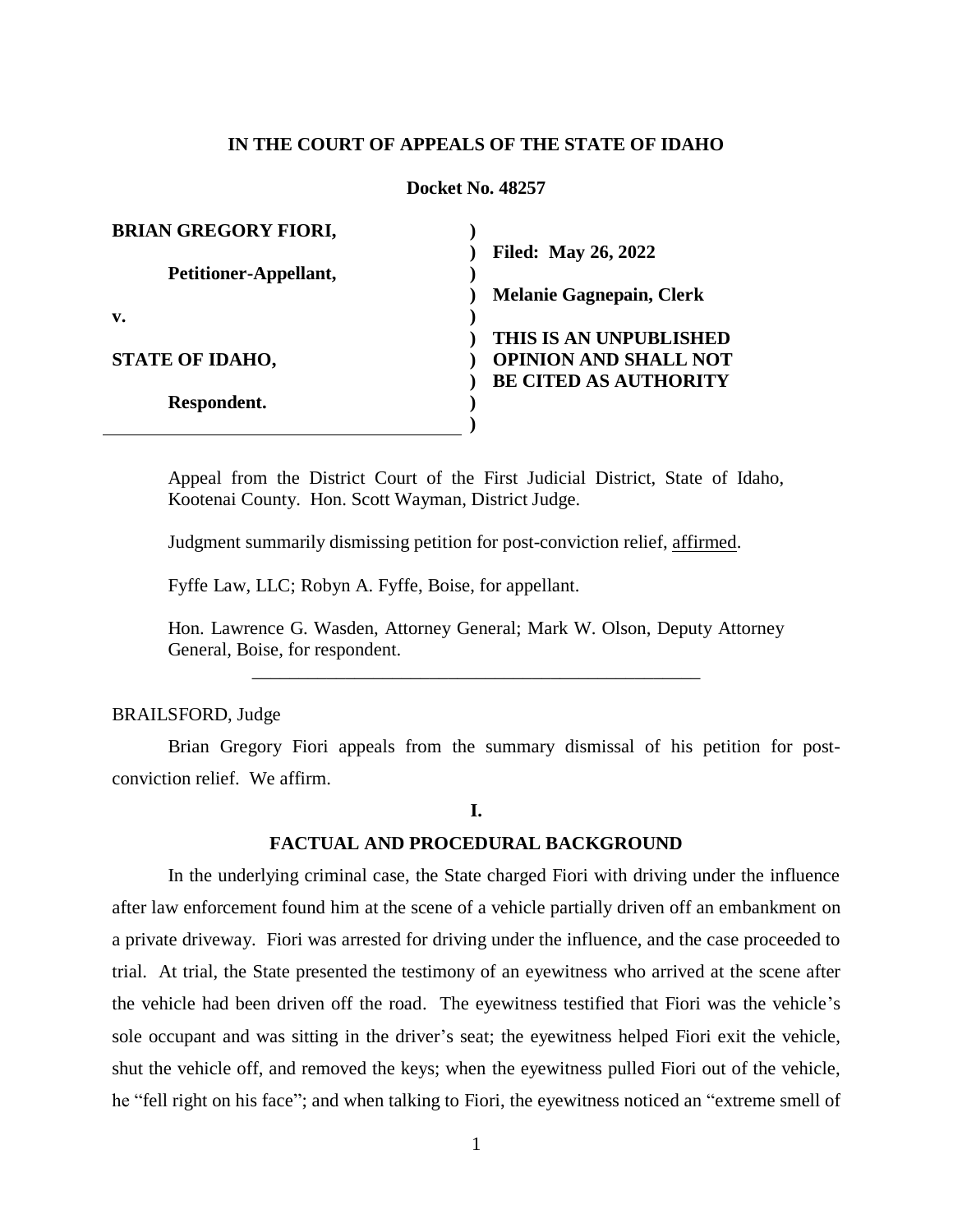alcohol." Fiori, however, denied he was driving the vehicle and claimed the driver was his friend, Jake.

The jury convicted Fiori of driving under the influence (third or subsequent offense), Idaho Code § 18-8004. Thereafter, Fiori filed a pro se verified petition for post-conviction relief, alleging nineteen grounds for relief, including claims for ineffective assistance of counsel, prosecutorial misconduct, juror misconduct, judicial error, and constitutional violations. *See Fiori v. State*, Docket No. 46173 (Ct. App. Nov. 20, 2019) (unpublished). In support, Fiori filed an affidavit accompanied by approximately 300 pages of documents and a supplemental affidavit with additional documents (collectively "2018 affidavit"). Among other things, Fiori also filed a motion for appointment of counsel. *Id.*

The district court denied Fiori's motion for appointment of counsel, found Fiori's petition frivolous, and summarily dismissed the petition. *Id.* On appeal, this Court reversed the district court's denial of Fiori's motion for the appointment of counsel, concluding that the court applied incorrect standards to determine whether Fiori had alleged sufficient facts to merit the appointment of counsel. As a result, this Court vacated the judgment summarily dismissing Fiori's petition and remanded the case. *Id.*

On remand, the district court appointed counsel for Fiori. Appointed counsel, however, did not amend Fiori's petition, and the State again moved for summary dismissal. In response, Fiori filed a declaration and a brief, attaching numerous exhibits. The State objected to Fiori's declaration as untimely and inadmissible. At a hearing on the summary dismissal motion, the State again objected to Fiori's declaration as containing inadmissible hearsay and to "various pro se filings that don't comport with Idaho Code § 19-4903."

Following the hearing, the district court issued a memorandum decision. It ruled that Fiori's "unverified documents" were "inadmissible in that they have not been shown to be authentic." In making this ruling, the court referenced the exhibits attached to Fiori's declaration, the exhibits attached to his brief opposing the State's summary dismissal motion, and the documents accompanying his  $2018$  affidavit.<sup>1</sup> The court also ruled that it was not

<sup>1</sup> When ruling that the unverified documents are inadmissible, the district court referenced Fiori's "over 300-page, unpaginated affidavit." Regarding the affidavit, the court states "[the] affidavit does not appear to contain any affirmation of the authenticity of the documents contained within it." Fiori disputes the court's characterization of the affidavit as "over 300 page[s]," stating his "handwritten affidavit . . . is actually three pages, not over 300." We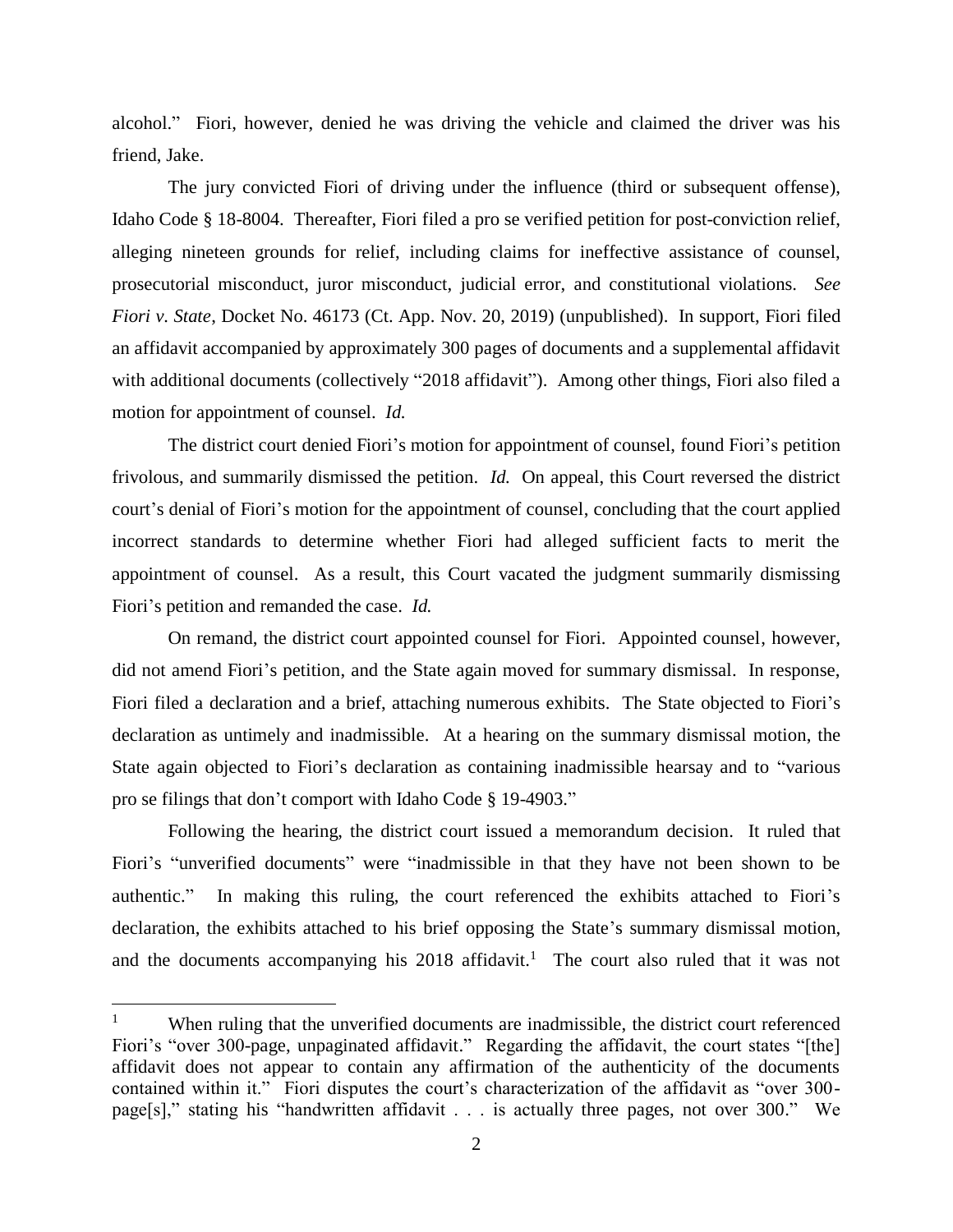required to search Fiori's lengthy affidavit "for the specific information [he] references." Addressing Fiori's claims, the court ruled that he had abandoned some claims, analyzed his claims for ineffective assistance of counsel, and concluded Fiori had failed to establish a genuine issue of material fact in relation to any of those claims.

Fiori timely appeals.

 $\overline{a}$ 

## **II.**

## **STANDARD OF REVIEW**

A petition for post-conviction relief initiates a proceeding that is civil in nature. I.C. § 19-4907; *Rhoades v. State*, 148 Idaho 247, 249, 220 P.3d 1066, 1068 (2009); *State v. Bearshield*, 104 Idaho 676, 678, 662 P.2d 548, 550 (1983); *Murray v. State*, 121 Idaho 918, 921, 828 P.2d 1323, 1326 (Ct. App. 1992). Like a plaintiff in a civil action, the petitioner must prove by a preponderance of evidence the allegations upon which the request for post-conviction relief is based. *Goodwin v. State*, 138 Idaho 269, 271, 61 P.3d 626, 628 (Ct. App. 2002). A petition for post-conviction relief differs from a complaint in an ordinary civil action. *Dunlap v. State*, 141 Idaho 50, 56, 106 P.3d 376, 382 (2004). A petition must contain much more than a short and plain statement of the claim that would suffice for a complaint under I.R.C.P.  $8(a)(1)$ . Rather, a petition for post-conviction relief must be verified with respect to facts within the personal knowledge of the petitioner, and affidavits, records, or other evidence supporting its allegations must be attached or the petition must state why such supporting evidence is not included with the petition. I.C. § 19-4903. In other words, the petition must present or be accompanied by admissible evidence supporting its allegations, or the petition will be subject to dismissal. *Wolf v. State*, 152 Idaho 64, 67, 266 P.3d 1169, 1172 (Ct. App. 2011).

Idaho Code Section 19-4906 authorizes summary dismissal of a petition for postconviction relief, either pursuant to a motion by a party or upon the court's own initiative, if it appears from the pleadings, depositions, answers to interrogatories, and admissions and agreements of fact, together with any affidavits submitted, that there is no genuine issue of material fact and the moving party is entitled to judgment as a matter of law. When considering summary dismissal, the district court must construe disputed facts in the petitioner's favor, but

construe the court's ruling to be that the approximately 300 pages of documents attached to the three-page, handwritten affidavit are not authenticated and, therefore, inadmissible.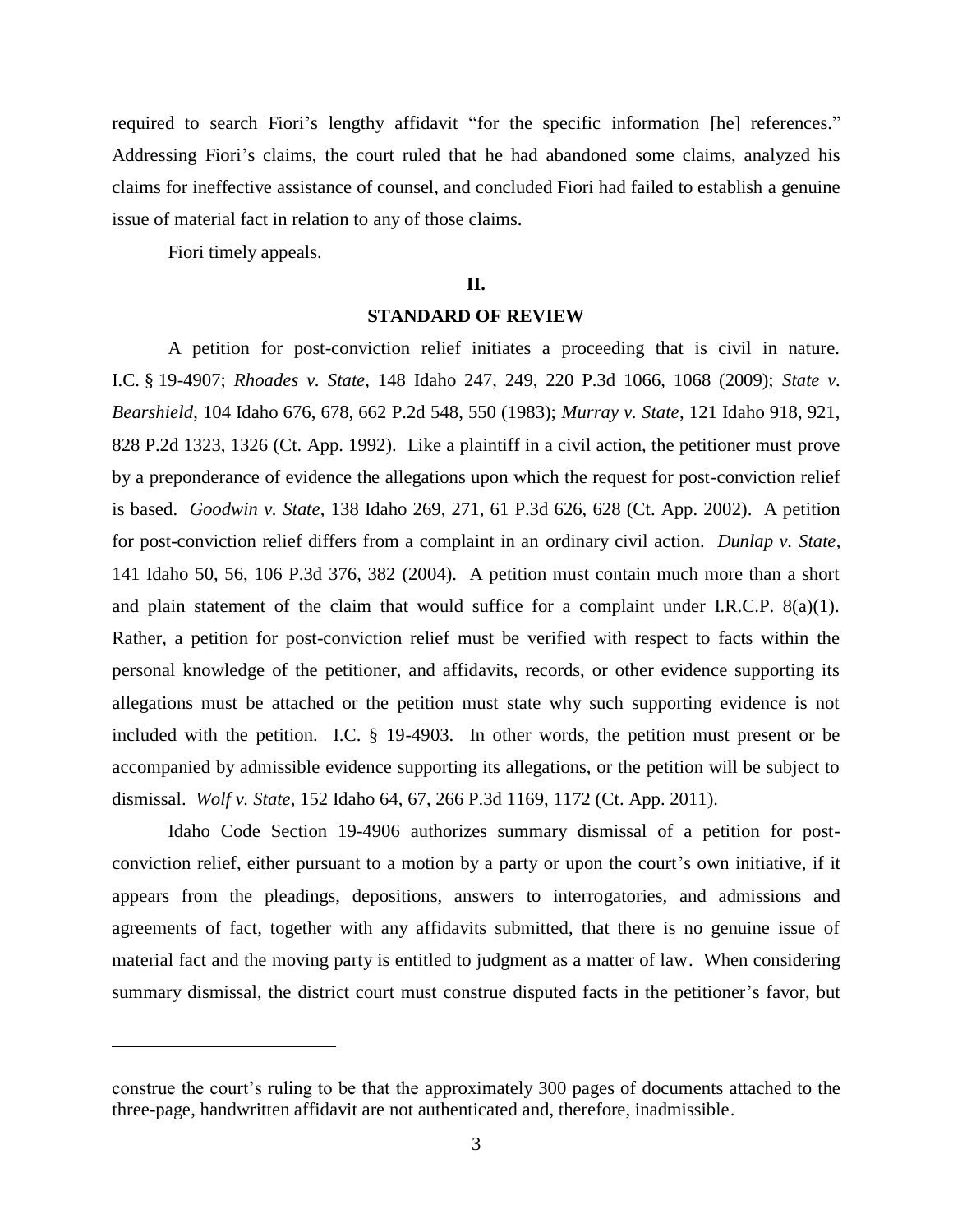the court is not required to accept either the petitioner's mere conclusory allegations, unsupported by admissible evidence, or the petitioner's conclusions of law. *Roman v. State*, 125 Idaho 644, 647, 873 P.2d 898, 901 (Ct. App. 1994); *Baruth v. Gardner*, 110 Idaho 156, 159, 715 P.2d 369, 372 (Ct. App. 1986). Moreover, the district court, as the trier of fact, is not constrained to draw inferences in favor of the party opposing the motion for summary disposition; rather, the district court is free to arrive at the most probable inferences to be drawn from uncontroverted evidence. *Hayes v. State*, 146 Idaho 353, 355, 195 P.3d 712, 714 (Ct. App. 2008). Such inferences will not be disturbed on appeal if the uncontroverted evidence is sufficient to justify them. *Id.*

Claims may be summarily dismissed if the petitioner's allegations are clearly disproven by the record of the criminal proceedings, if the petitioner has not presented evidence making a prima facie case as to each essential element of the claims, or if the petitioner's allegations do not justify relief as a matter of law. *Kelly v. State*, 149 Idaho 517, 521, 236 P.3d 1277, 1281 (2010); *DeRushé v. State*, 146 Idaho 599, 603, 200 P.3d 1148, 1152 (2009). Thus, summary dismissal of a claim for post-conviction relief is appropriate when the court can conclude, as a matter of law, that the petitioner is not entitled to relief even with all disputed facts construed in the petitioner's favor. For this reason, summary dismissal of a post-conviction petition may be appropriate even when the State does not controvert the petitioner's evidence. *See Roman*, 125 Idaho at 647, 873 P.2d at 901.

Conversely, if the petition, affidavits, and other evidence supporting the petition allege facts that, if true, would entitle the petitioner to relief, the post-conviction claim may not be summarily dismissed. *Charboneau v. State*, 140 Idaho 789, 792, 102 P.3d 1108, 1111 (2004); *Sheahan v. State*, 146 Idaho 101, 104, 190 P.3d 920, 923 (Ct. App. 2008). If a genuine issue of material fact is presented, an evidentiary hearing must be conducted to resolve the factual issues. *Goodwin*, 138 Idaho at 272, 61 P.3d at 629.

On appeal from an order of summary dismissal, we apply the same standards utilized by the trial courts and examine whether the petitioner's admissible evidence asserts facts which, if true, would entitle the petitioner to relief. *Ridgley v. State*, 148 Idaho 671, 675, 227 P.3d 925, 929 (2010); *Sheahan*, 146 Idaho at 104, 190 P.3d at 923. Over questions of law, we exercise free review. *Rhoades*, 148 Idaho at 250, 220 P.3d at 1069; *Downing v. State*, 136 Idaho 367, 370, 33 P.3d 841, 844 (Ct. App. 2001).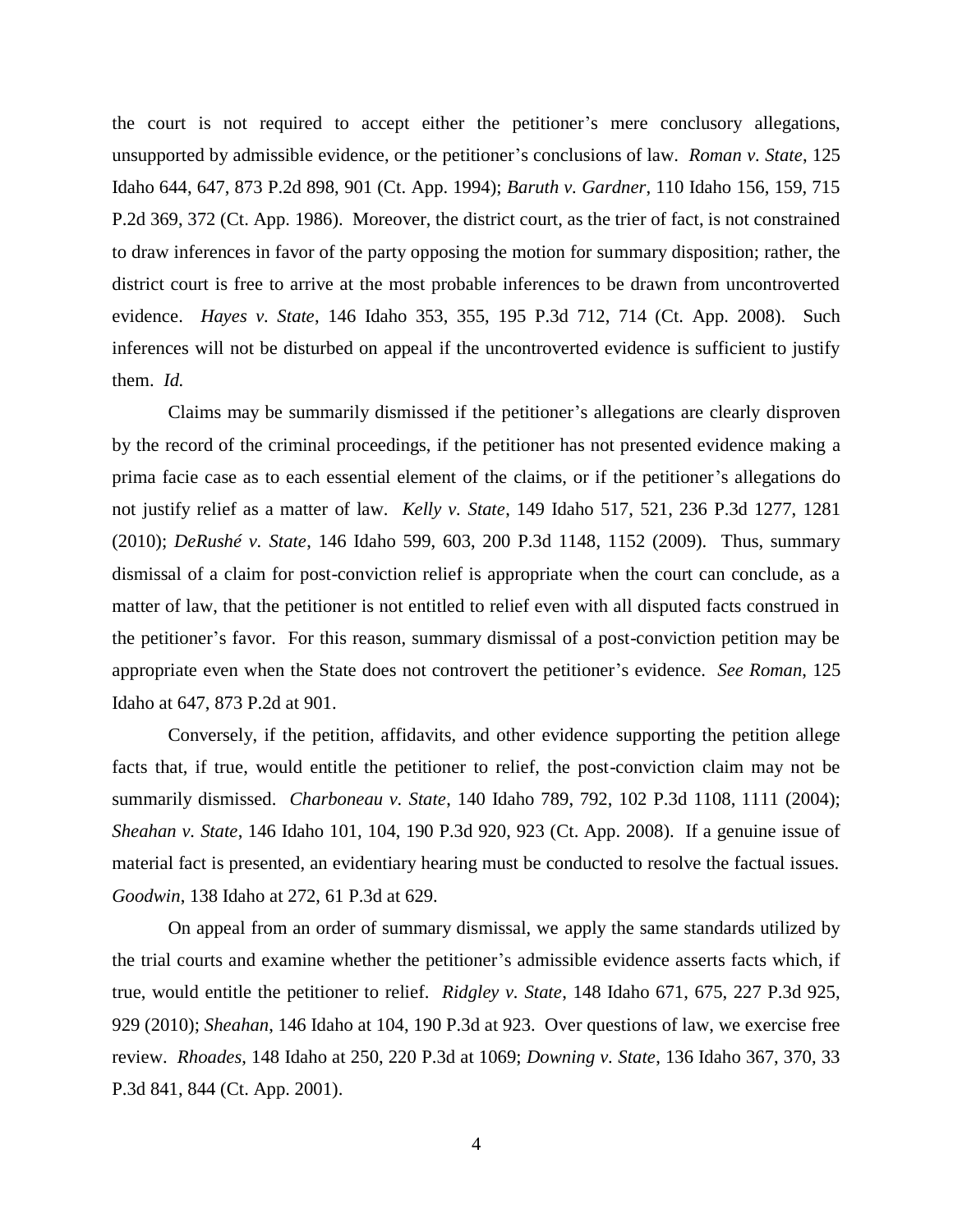## **III.**

## **ANALYSIS**

# **A. Inadmissibility of Unauthenticated Documents**

Fiori challenges the district court's ruling that certain documents he submitted in support of his petition were unauthenticated and, thus, inadmissible.<sup>2</sup> To justify an evidentiary hearing, a petitioner must provide factual evidence that would be admissible at the hearing. *Baldwin v. State*, 145 Idaho 148, 155, 177 P.3d 362, 369 (2008). The petitioner must support the petition with written statements from witnesses, who are able to testify about facts within their knowledge or otherwise based on verifiable information. *Id*. A petitioner's factual allegations based on personal knowledge are admissible when presented through a verified petition or a notarized affidavit. *Bias v. State*, 159 Idaho 696, 704, 365 P.3d 1050, 1058 (Ct. App. 2015); *see also Arellano v. State*, 158 Idaho 708, 712, 351 P.3d 636, 640 (Ct. App. 2015) ("[F]or purposes of summary dismissal, a petitioner's assertions in a petition based upon personal knowledge and properly verified are admissible evidence and must be accounted for in deciding whether to grant summary dismissal."). Idaho Rule of Evidence 901(a) provides that "to satisfy the requirement of authenticating or identifying an item of evidence, the proponent must produce evidence sufficient to support a finding that the item is what the proponent claims it is."

On appeal, Fiori argues that "the district court's dissatisfaction with the organization and pagination of [his] affidavit or exhibits is not a proper basis to discount it in summary disposition proceedings"; I.C. § 19-4906 requires the court "to take account of substance regardless of form"; and "the documents were simply corroborative of the specific allegations in the affidavit and declaration." Contrary to Fiori's argument, however, I.C. § 19-4906 does not stand for the proposition that the court must overlook the inadmissibility of evidence in resolving a summary dismissal motion. Such an interpretation of that provision would be inconsistent with the wellestablished rule that admissible evidence must support a petition's allegations or it will be subject to dismissal. *See Wolf*, 152 Idaho at 67, 266 P.3d at 1172 ("[T]he [petition] must present or be accompanied by admissible evidence supporting its allegations, or the application will be subject to dismissal.").

<sup>&</sup>lt;sup>2</sup> On appeal, Fiori does not challenge the district court's ruling that it was not required to search the record for evidence creating an issue of material fact. As a result, he has waived this issue. *See State v. Zichko*, 129 Idaho 259, 263, 923 P.2d 966, 970 (1996) (noting a party waives an issue on appeal if either authority or argument is lacking).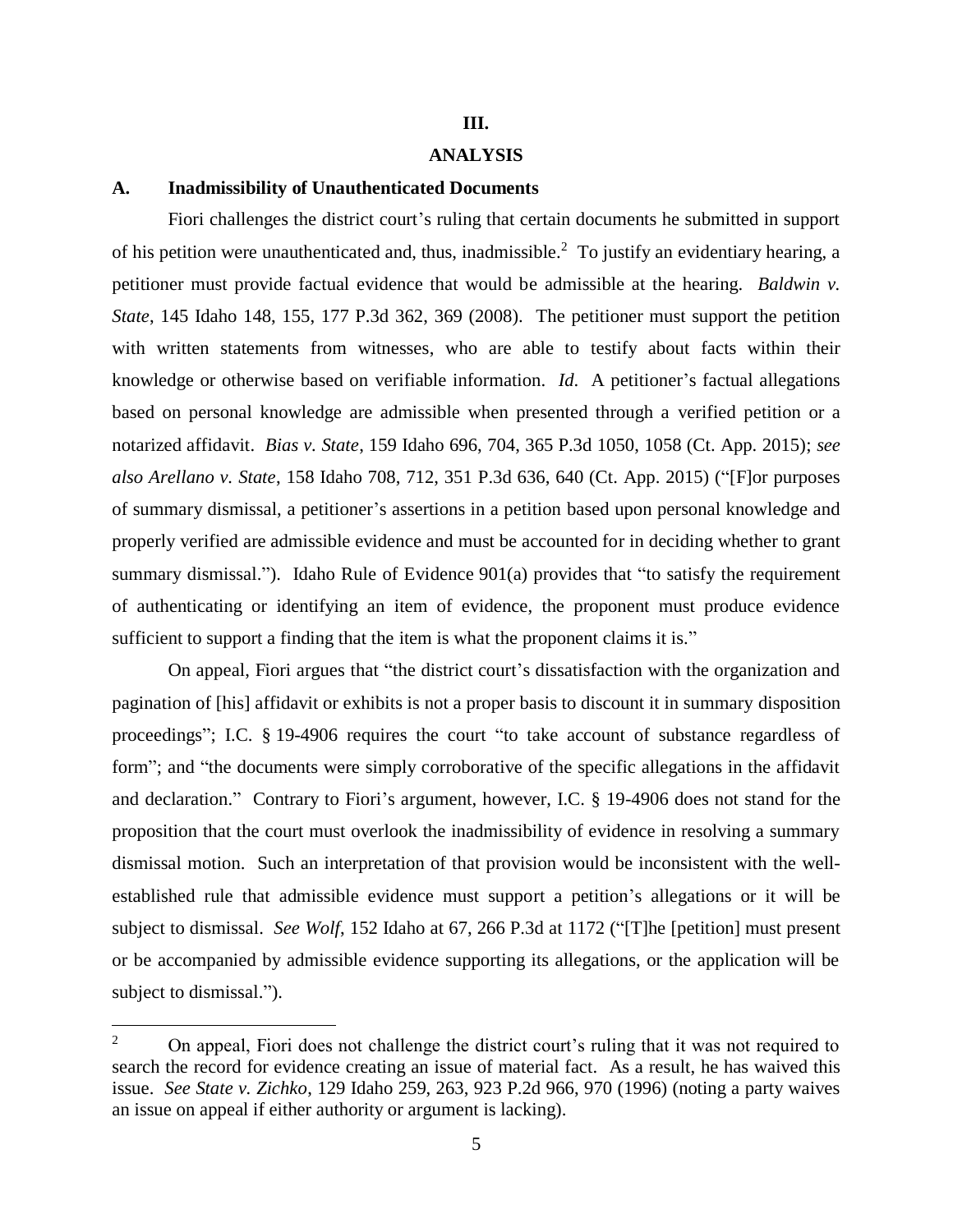Fiori also argues "the district court abused its discretion by apparently discounting the substance of [his 2018] affidavit and declaration based on its ruling [that] some of the attachments were not properly authenticated." The court, however, did not strike Fiori's 2018 affidavit or his declaration or otherwise indicate it was "discounting" them. Rather, the court's ruling was that the documents attached to Fiori's 2018 affidavit, opposition brief, and declaration were unauthenticated and, thus, inadmissible. Fiori fails to address this ruling by showing that the documents are authenticated and admissible. Accordingly, we conclude the district court did not err by ruling the documents accompanying Fiori's affidavit, opposition brief, and declaration are inadmissible.

### **B. Failure to Establish Ineffective Assistance of Counsel Claims**

Fiori asserts the district court erred by summarily dismissing his claims of ineffective assistance of counsel. These claims include that Fiori's counsel failed to investigate and impeach the State's eyewitness, to challenge two purportedly biased jurors, to move to withdraw as Fiori's counsel, to challenge the public's lack of access to the private driveway, and to advise Fiori regarding his right to testify. A claim of ineffective assistance of counsel may properly be brought under the Uniform Post-Conviction Procedure Act. *Barcella v. State*, 148 Idaho 469, 477, 224 P.3d 536, 544 (Ct. App. 2009). To prevail on an ineffective assistance of counsel claim, the petitioner must show that the attorney's performance was deficient and that the petitioner was prejudiced by the deficiency. *Strickland v. Washington*, 466 U.S. 668, 687-88 (1984); *Self v. State*, 145 Idaho 578, 580, 181 P.3d 504, 506 (Ct. App. 2007). To establish a deficiency, the petitioner has the burden of showing that the attorney's representation fell below an objective standard of reasonableness. *Aragon v. State*, 114 Idaho 758, 760, 760 P.2d 1174, 1176 (1988); *Knutsen v. State*, 144 Idaho 433, 442, 163 P.3d 222, 231 (Ct. App. 2007). To establish prejudice, the petitioner must show a reasonable probability that, but for the attorney's deficient performance, the outcome of the trial would have been different. *Aragon*, 114 Idaho at 761, 760 P.2d at 1177; *Knutsen*, 144 Idaho at 442, 163 P.3d at 231. This Court has long adhered to the proposition that tactical or strategic decisions of trial counsel will not be second-guessed on appeal unless those decisions are based on inadequate preparation, ignorance of relevant law, or other shortcomings capable of objective evaluation. *Gonzales v. State*, 151 Idaho 168, 172, 254 P.3d 69, 73 (Ct. App. 2011).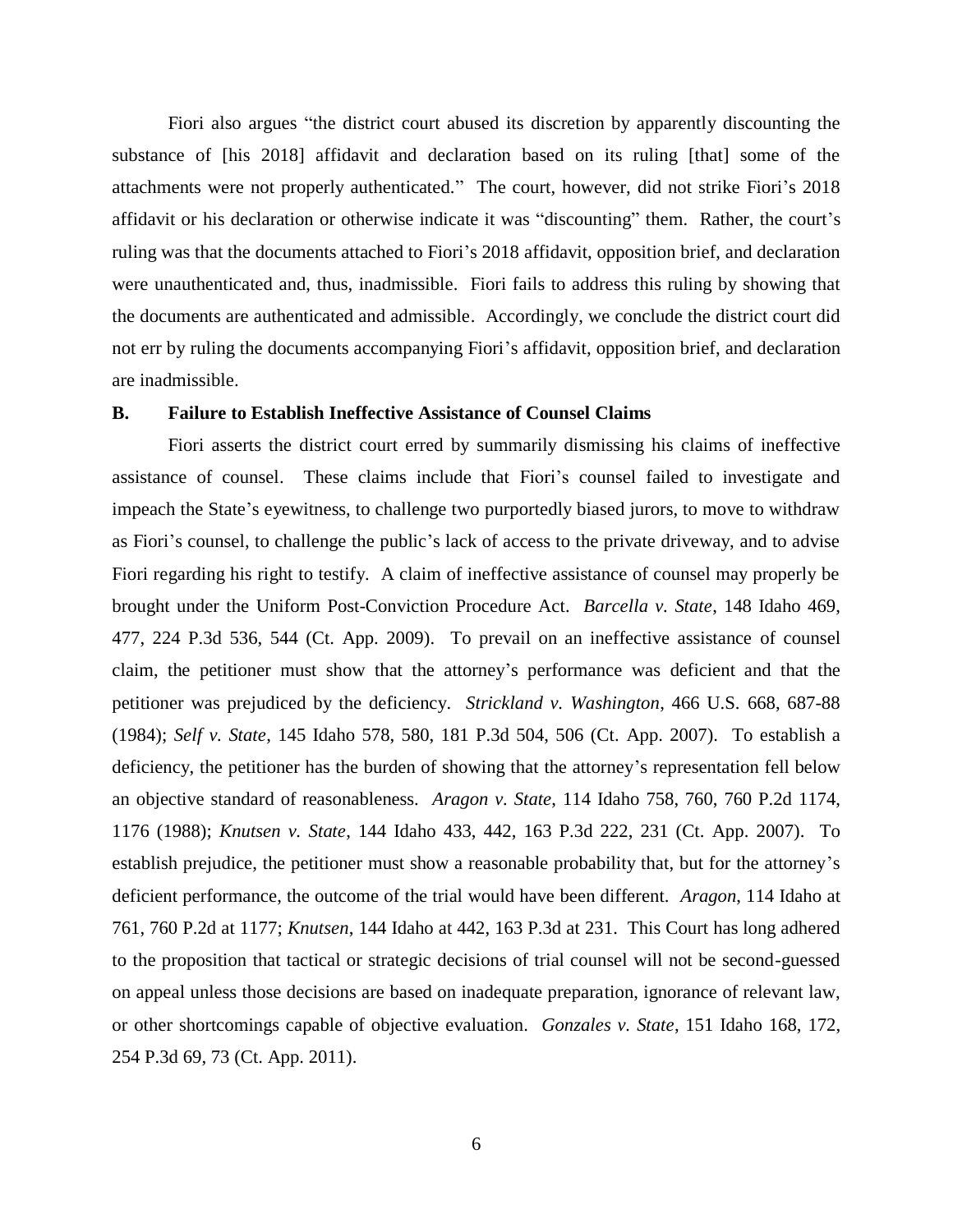## **1. Failure to investigate and challenge the State's eyewitness**

Fiori contends his trial counsel was ineffective for failing to investigate and challenge the State's eyewitness. In support, Fiori argues his counsel failed to investigate Fiori's version of the facts. These alleged facts included that the eyewitness could not have removed the key without depressing the vehicle's brake pedal; the eyewitness had a "patent dislike" of Fiori; Fiori's friend, Jake, was actually the vehicle's driver; and although the eyewitness testified Fiori fell when exiting the vehicle, it was raining and he was not muddy. Fiori asserts these facts "establish serious questions" about the eyewitness's credibility and create "a genuine issue of material fact regarding the probability of a different outcome if [the eyewitness's] testimony had been properly challenged."

Fiori's argument is unpersuasive. Contrary to Fiori's claim, the record in the underlying criminal proceeding establishes his counsel was aware of Fiori's version of the facts and raised those facts during trial. For example, Fiori's counsel questioned the eyewitness at trial about removing the key from the ignition without depressing the brake pedal, and the eyewitness responded he shut the vehicle off before removing the key and did not have any issues removing the key without depressing the brake pedal.<sup>3</sup> Fiori's counsel also raised the issue of the eyewitness's "dislike" for Fiori by questioning the eyewitness about the eyewitness's refusal to rent property to Fiori, who had previously failed to pay his rent, and by arguing during closing argument that the eyewitness "clearly does not like Mr. Fiori. He made that pretty clear." Additionally during closing argument Fiori's counsel emphasized the inconsistencies in the eyewitness's testimony, including that the eyewitness claimed Fiori fell down in the mud but that that the video and the pictures from the scene show he was not muddy.

Fiori's counsel also presented evidence during trial that Fiori's friend, Jake, was the vehicle's driver. For example, Fiori's counsel questioned the police officer who arrived at the scene about Jake. Additionally, Fiori's counsel during both opening and closing argument emphasized that someone else could have been driving the car. As a result, this case is distinguishable from *Stanfield v. State*, 165 Idaho 889, 895, 454 P.3d 531, 537 (2019), on which Fiori relies. In that case, the Supreme Court held Stanfield established a genuine issue of material fact of ineffective assistance of counsel because Stanfield's counsel failed to present any

<sup>3</sup> Indeed, Fiori admitted in his brief in opposition to the State's summary dismissal motion that "if the vehicle is not running and the vehicle is in park the key can be removed."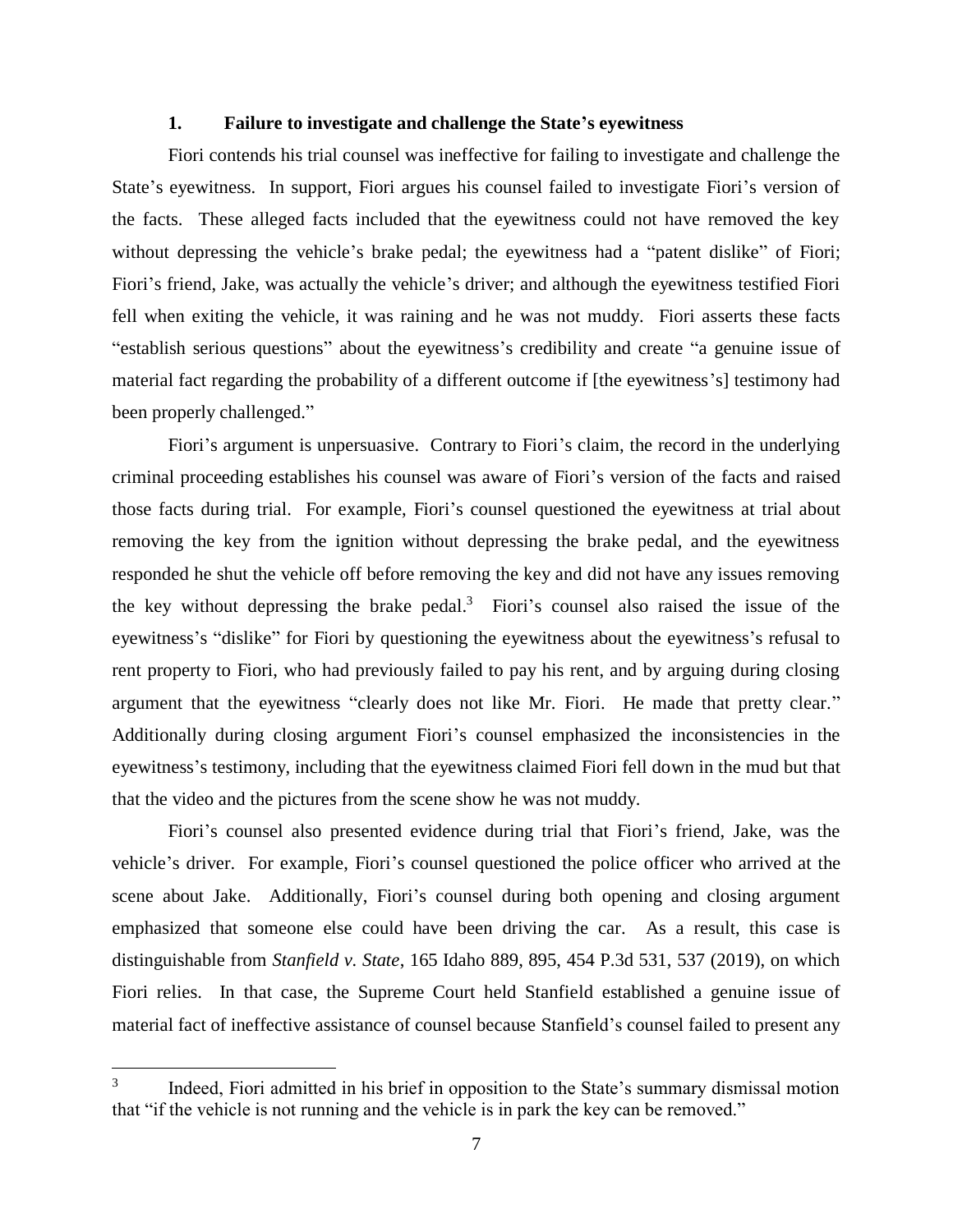evidence of an alternative explanation for the victim's abuse. *Id.* In contrast, Fiori's counsel did present evidence that someone other than Fiori could have driven the vehicle.

The record in the underlying criminal proceeding clearly disproves Fiori's claim that his counsel failed to investigate Fiori's version of the facts and to challenge the eyewitness's credibility. As a result, the district court properly dismissed Fiori's claim that his counsel was ineffective for failing to investigate the facts and failing to challenge the eyewitness's credibility. *See Kelly*, 149 Idaho at 521, 236 P.3d at 1281 (noting claims may be summarily dismissed if petitioner's allegations are clearly disproven by record of underlying criminal proceeding). That Fiori's trial counsel could have presented more evidence does not mean Fiori's counsel was ineffective. *See also Ivey v. State*, 123 Idaho 77, 80, 844 P.2d 706, 709 (1992) ("The constitutional requirement for effective assistance of counsel is not the key to the prison for a defendant who can dredge up a long series of examples of how the case might have been tried better."). Rather, Fiori's arguments merely challenge his counsel's tactical and strategic presentation choices and are inadequate to establish a genuine issue of material fact necessary to preclude summary dismissal. *See State v. Payne*, 146 Idaho 548, 578, 199 P.3d 123, 153 (2008) (noting challenges to counsel's tactical and strategic choices inadequate to establish claim).

## **2. Failure to move to exclude or preemptively strike biased jurors**

Fiori contends his trial counsel was ineffective for failing "to exclude or preemptively strike biased jurors." Fiori's allegations relate to two jurors who Fiori claims "expressed potential bias." During voir dire, one juror stated she was involved in a drunk-driving accident when she was five years old that she did not remember; the drunk driver died; and the juror's dad had a "long-lasting" issue from the accident. Another juror stated that he owned a bar and that Fiori looked "familiar" and "may have been in [the juror's] establishment before." Meanwhile, Fiori told his counsel that Fiori lived in the juror's motel across the street from the bar and the juror "look[ed] at [Fiori] in a way that made him feel weird."

"A defendant in a criminal proceeding is entitled to an impartial jury." *State v. Hall*, 163 Idaho 744, 816, 419 P.3d 1042, 1114 (2018). Under Idaho law, a prospective juror may be challenged for either "actual bias," meaning "the existence of a [juror's] state of mind [that] leads to an inference that he will not act with entire impartiality" or for "an implied bias" based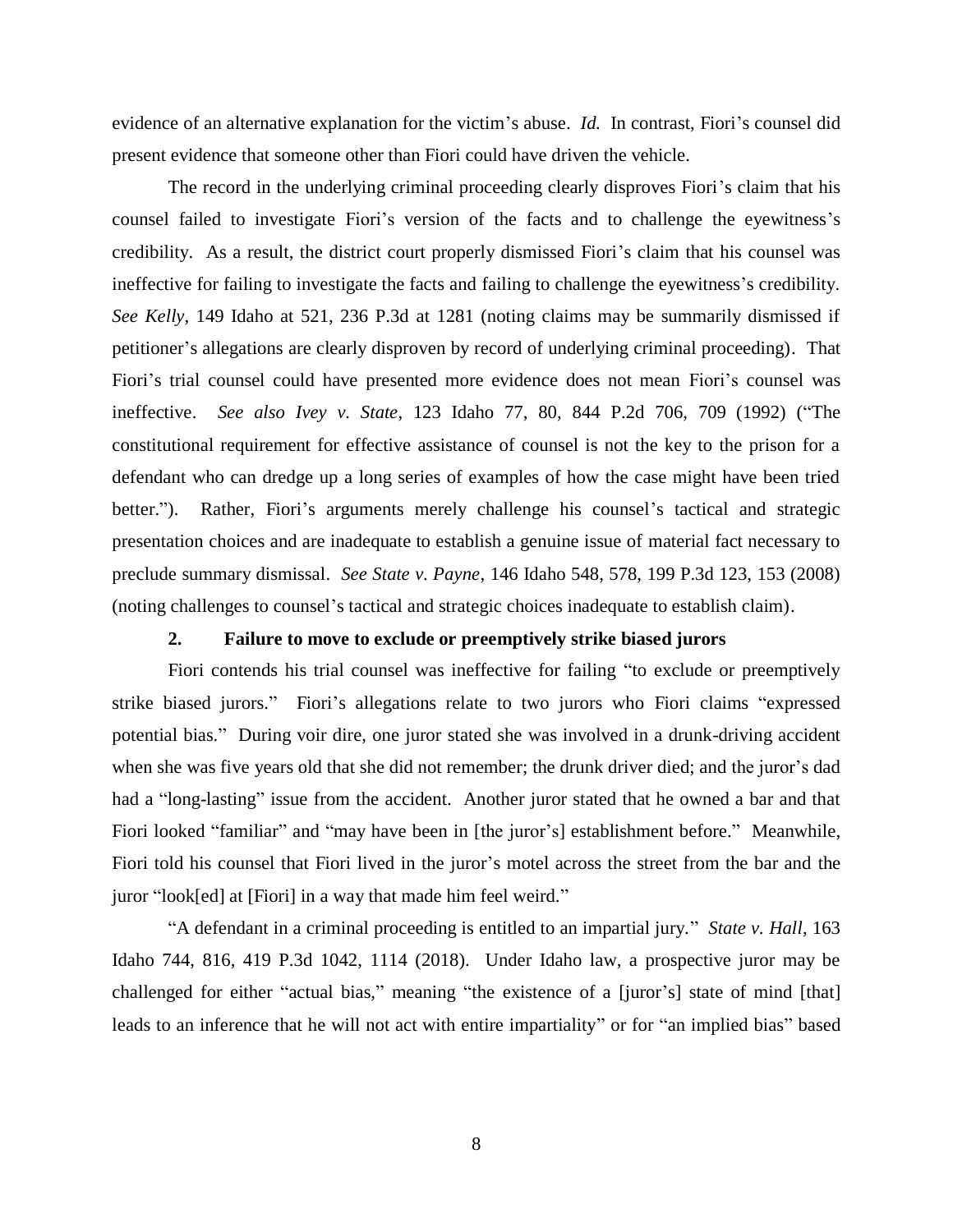on certain enumerated grounds.<sup>4</sup> *See* I.C. §§ 19-2019 (identifying particular causes of challenge); 19-2020 (identifying grounds for challenge for implied bias). We assess trial counsel's performance in voir dire by examining the objective reasonableness of counsel's actions at the time of voir dire. *State v. Abdullah*, 158 Idaho 386, 525, 348 P.3d 1, 140 (2015). In a post-conviction proceeding challenging an attorney's failure to pursue a motion in the underlying criminal action, the district court may consider the probability of success of the motion in question in determining whether the attorney's inactivity constituted ineffective assistance. *Lint v. State*, 145 Idaho 472, 477, 180 P.3d 511, 516 (Ct. App. 2008). Where the alleged deficiency is counsel's failure to file a motion, a conclusion that the motion, if pursued, would not have been granted by the trial court, is generally determinative of both prongs of the *Strickland* test. *Lint*, 145 Idaho at 477-78, 180 P.3d at 516-17. If the trial court would not have removed a challenged juror for cause, a petitioner cannot establish that he was prejudiced. *See Hall*, 163 Idaho at 817, 419 P.3d at 1115 (noting if jurors could not have been successfully challenged, then defendant cannot establish prejudice and summary dismissal is appropriate).

The State argues that "a motion to excuse for cause would have been unsuccessful with respect to either juror" who Fiori claims expressed "potential bias." We agree. The juror who owned the bar stated he felt "unbiased" and thought he could be fair. Likewise, the juror who was involved in the drunk-driving accident stated she thought she could be fair. The trial court was entitled to rely on these assurances of impartiality. *See State v. Hairston*, 133 Idaho 496, 506, 988 P.2d 1170, 1180 (1999) (noting "the court is entitled to rely on assurances from venire persons concerning partiality or bias").

We disagree with Fiori's assertion that he "was not required to establish actual juror bias to establish his [counsel's] conduct during voir dire was objectively unreasonable." As noted above, trial counsel may challenge a juror either for "actual bias" or for "implied bias" under Idaho law. *See* I.C. § 19-2019 (identifying particular causes of challenge). Fiori has not identified any of the factors enumerated under the statute establishing implied bias. *See* I.C. § 19-2020 (identifying grounds for challenge for implied bias). Absent one of those enumerated factors, Fiori had to establish actual bias to challenge the jurors for cause.

<sup>4</sup> A defendant may also remove a prospective juror through a peremptory challenge. *See*  Idaho Criminal Rule 24(d) (providing for peremptory challenges). Although Fiori complains on appeal that his counsel exercised Fiori's peremptory challenges "in chambers" and did not "involve" him in the process, Fiori's argument on appeal focuses on juror bias.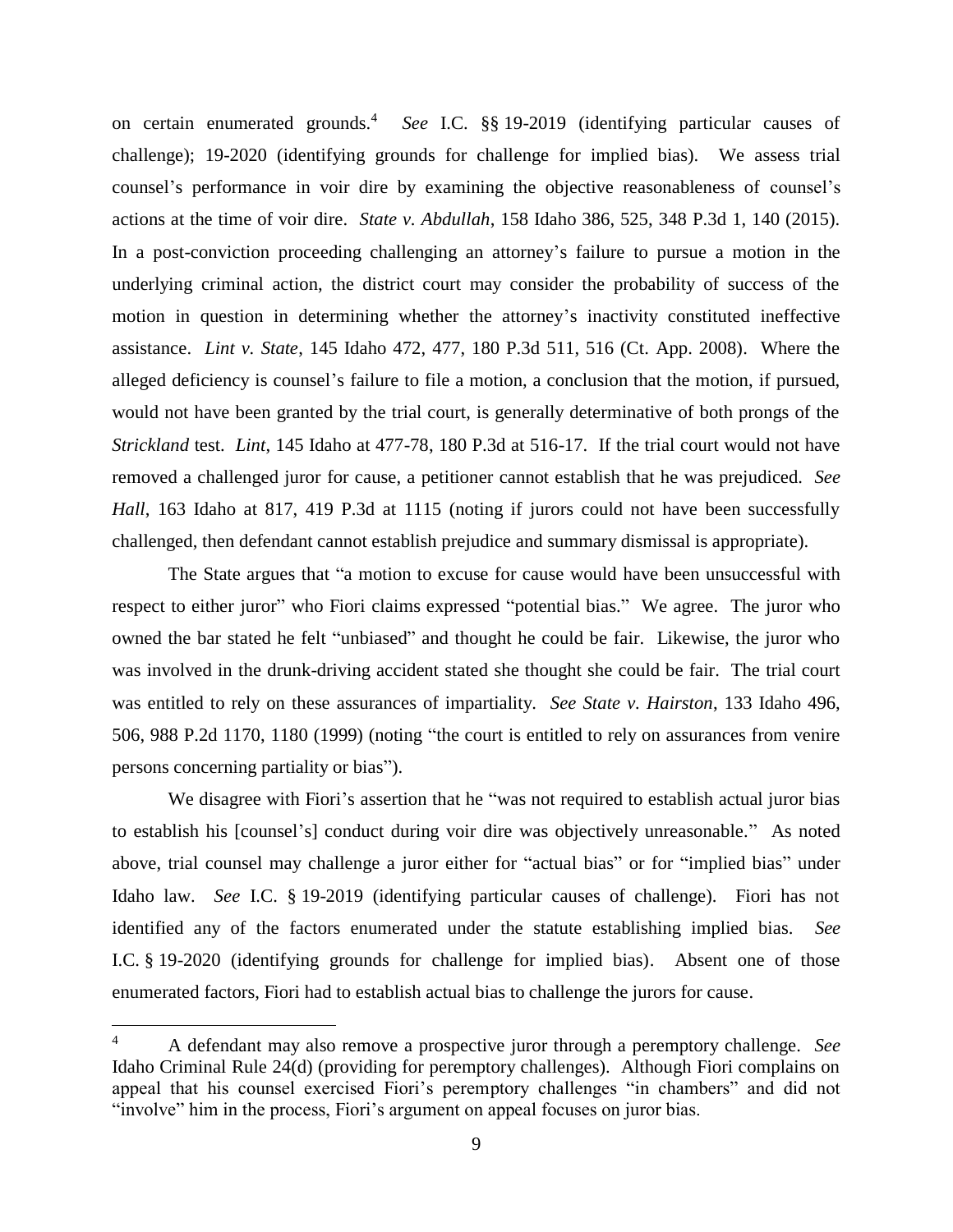Finally, Fiori's reliance on *State v. Hauser*, 143 Idaho 603, 150 P.3d 296 (Ct. App. 2006), is misplaced. In that case, this Court ruled that, once a juror admits bias, that juror's equivocal responses about serving impartially are insufficient to overcome the admitted bias. *Id.* at 609-10, 150 P.3d at 302-03. Rather, to overcome the admitted bias the juror must provide unequivocal assurance of impartiality. *Id.* at 610, 150 P.3d at 303. In contrast to *Hauser*, however, neither juror in this case admitted bias and both stated they thought they could be fair. Accordingly, the district court did not err by summarily dismissing Fiori's claim that his counsel was ineffective for failing to challenge the jurors.

### **3. Failure to move to withdraw**

Fiori contends his trial counsel was ineffective for failing "to move to withdraw." In support, Fiori contends he "began the process of trying to replace his attorney" before trial, and Fiori argues his "detailed description of his trial counsel's refusal to communicate with [Fiori] and refusal to move to withdraw establish a genuine issue of material fact whether a motion to withdraw should have been granted."

In a post-conviction proceeding challenging an attorney's failure to pursue a motion in the underlying criminal action, the district court may consider the probability of success of the motion in question in determining whether the attorney's inactivity constituted ineffective assistance. *Lint*, 145 Idaho at 477, 180 P.3d at 516. Where the alleged deficiency is counsel's failure to file a motion, a conclusion that the motion, if pursued, would not have been granted by the trial court is generally determinative of both prongs of the *Strickland* test. *Lint*, 145 Idaho at 477-78, 180 P.3d at 516-17.

This Court in *State v. Lippert*, 152 Idaho 884, 276 P.3d 756 (Ct. App. 2012), addressed whether a trial could should grant a motion for substitute counsel. It ruled that the "mere lack of confidence in otherwise competent counsel is not necessarily grounds for substitute counsel in the absence of extraordinary circumstances." *Id.* at 887, 276 P.3d at 759. A trial court, however, may appoint a substitute attorney for an indigent defendant for good cause shown. *Id.* When a defendant requests substitute counsel, "[t]he trial court must conduct a meaningful inquiry to determine whether a defendant possesses good cause for his or her request for substitute counsel." *Id.; see also State v. Bias*, 157 Idaho 895, 897-98, 341 P.3d 1264, 1266-67 (Ct. App. 2014) (noting if trial court is aware defendant seeks substitute counsel, it has a duty to inquire). "Good cause includes an actual conflict of interest; a complete, irrevocable breakdown of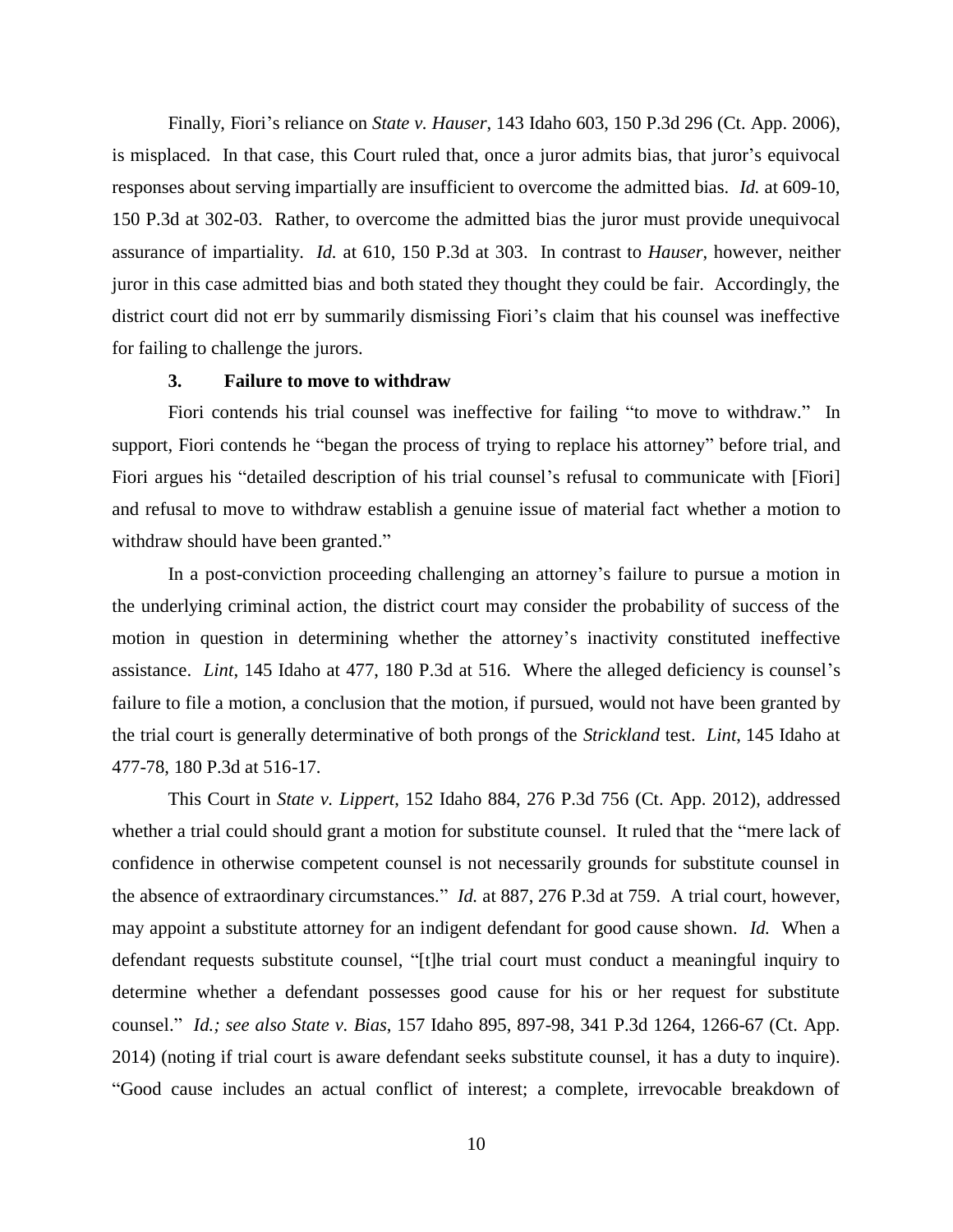communication; or an irreconcilable conflict which leads to an apparently unjust verdict." *Lippert*, 152 Idaho at 887, 276 P.3d at 759.

In his brief in opposition of summary dismissal, Fiori alleged he made the trial court aware of his request for substitute counsel via an inmate request form. In support of this allegation, Fiori references by exhibit numbers attachments to his 2018 affidavit. Those exhibits, however, are not readily apparent based on Fiori's references and are, as the district court correctly concluded, unauthenticated. For these reasons, the documents Fiori references do not create a genuine issue of material fact whether good cause existed to warrant appointment of substitute counsel. *See Baldwin*, 145 Idaho at 155, 177 P.3d at 369 (ruling petitioner must provide admissible factual evidence to justify evidentiary hearing).

Moreover, as the State notes, "Fiori cite[s] no case law standing for the proposition that an appointed attorney is required to move to withdraw upon a client's expression of frustration with his representation, or desire for different counsel." Even assuming Fiori's counsel had such a duty, the record reflects that Fiori failed to identify good cause for his request for the appointment of substitute counsel. Accordingly, the district court did not err in dismissing Fiori's ineffective assistance of counsel claim based on his trial counsel's failure to withdraw from representation.

## **4. Failure to challenge the driveway's public nature**

Fiori contends his counsel was ineffective "for failing to develop a defense that the driveway was [not] open to the public." Fiori asserts his counsel should have "develop[ed] a defense" that the driveway was private property not open to the public contrary to I.C. § 18- 8004, which prohibits "driv[ing] or be[ing] in actual physical control of a motor vehicle" "upon a highway, street or bridge, or upon public or private property open to the public."

The record, however, clearly disproves Fiori's allegation that his counsel failed to defend on this basis. For example, during trial, Fiori's counsel asked the eyewitness whether the road was for "private housing" to which the eyewitness responded, "It's all private property." Then, during closing argument, Fiori's counsel specifically argued the State failed to prove the vehicle was driven on a public road, stating that "when [the vehicle] was driven, where was it being driven from and to? . . . Sounds like it was a private driveway in this case. It wasn't a road, is what's required of the statute." Because the record clearly disproves Fiori's allegation that his counsel did not argue the driveway was private property and not subject to I.C. § 18-8004, the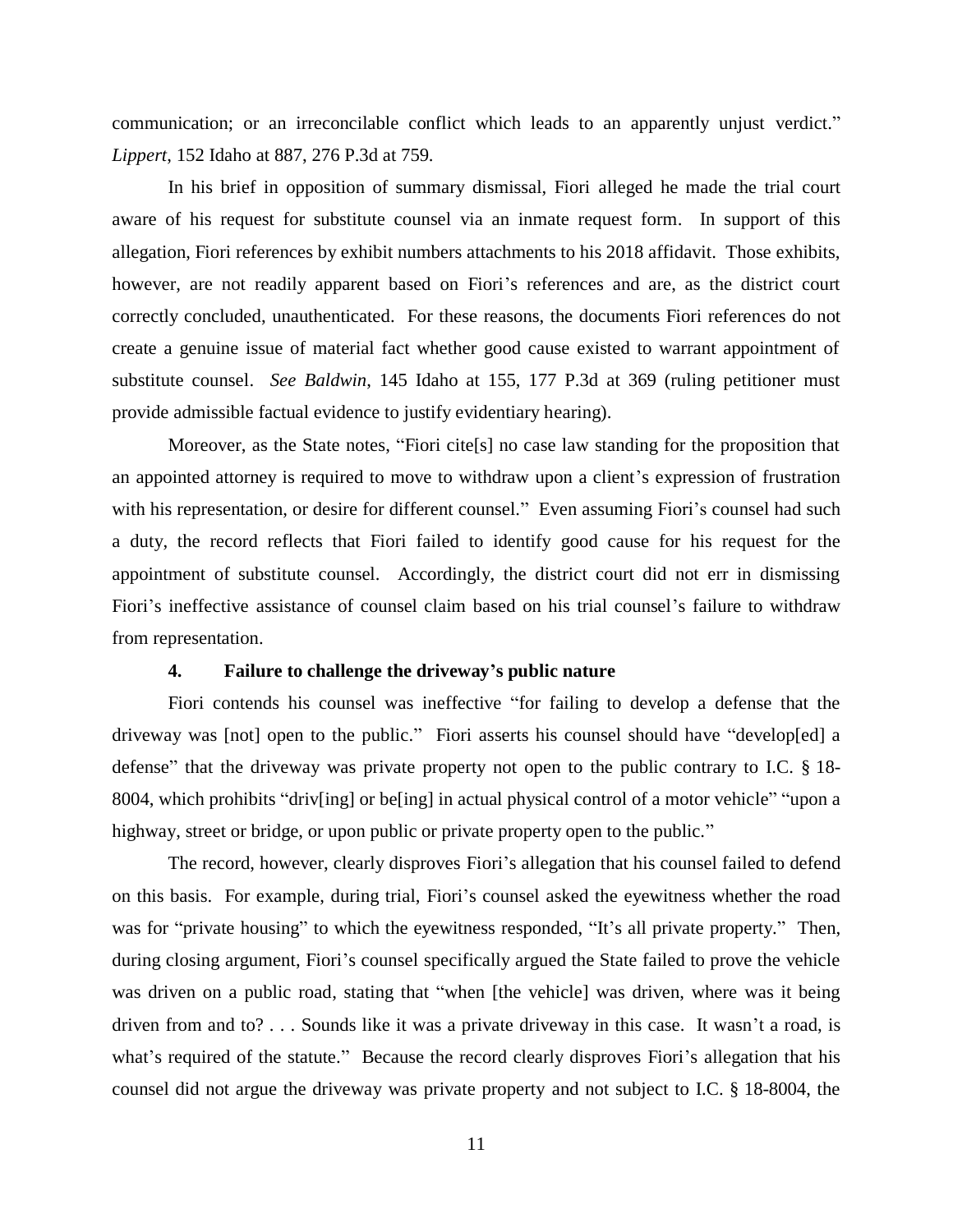district court did not err in dismissing Fiori's ineffective assistance of counsel claim based on Fiori's trial counsel's alleged failure to challenge the driveway's public nature. *See Kelly*, 149 Idaho at 521, 236 P.3d at 1281 (ruling court may summarily dismiss claims if record of underlying criminal proceedings clearly disproves allegations).

## **5. Failure to advise Fiori regarding his right to testify**

Fiori contends his trial counsel was ineffective for "fail[ing] to fully advise [Fiori] of, and prepare him to, testify on his own behalf at trial." Specifically, Fiori argues his counsel's failure to call Fiori as a witness "deprived [the jury] of testimony impeaching the [eyewitness] and establishing [Fiori's] innocence." In response, the State argues the record establishes "trial counsel advised Fiori of his absolute right to testify in his own defense." We agree with the State.

A defendant in a criminal proceeding has the right to testify on his own behalf and has the ultimate authority to decide whether to testify. *State v. Hoffman*, 116 Idaho 689, 690, 778 P.2d 811, 812 (Ct. App. 1989). Counsel may advise the defendant regarding the wisdom and propriety of testifying but must abide by the defendant's eventual decision about testifying. *Id.*  Unless the defendant is aware of both his right to testify and his ultimate authority to decide whether to testify, regardless of counsel's advice, the defendant cannot waive his right. *Rossignol v. State*, 152 Idaho 700, 706, 274 P.3d 1, 7 (Ct. App. 2012).

In Fiori's brief in opposition to the State's summary dismissal motion, Fiori expressly acknowledged that his "trial counsel advised [Fiori] that trial counsel cannot stop [Fiori] from testifying." Further, in Fiori's declaration, he attested that:

At the end of the state's case, a recess was taken wherein [counsel] explained that *I could testify* but he would advise against it because the prosecutor would destroy me through cross-examination. [Counsel] told me that *he could not prevent me from testifying* but he did not tell me that I was the person that had the ultimate authority to make this determination.

(emphasis added). That Fiori's counsel told him that counsel "could not prevent [Fiori] from testifying" was adequate, however, to inform him that the choice to testify was his ultimate choice and not his counsel's. That Fiori's counsel did not expressly state Fiori had "the ultimate authority" to choose to testify is not a basis to conclude that his counsel failed to advise Fiori of his right to testify. Accordingly, the district court did not err by summarily dismissing Fiori's claim that his counsel was ineffective for failing to advise Fiori of his right to testify.